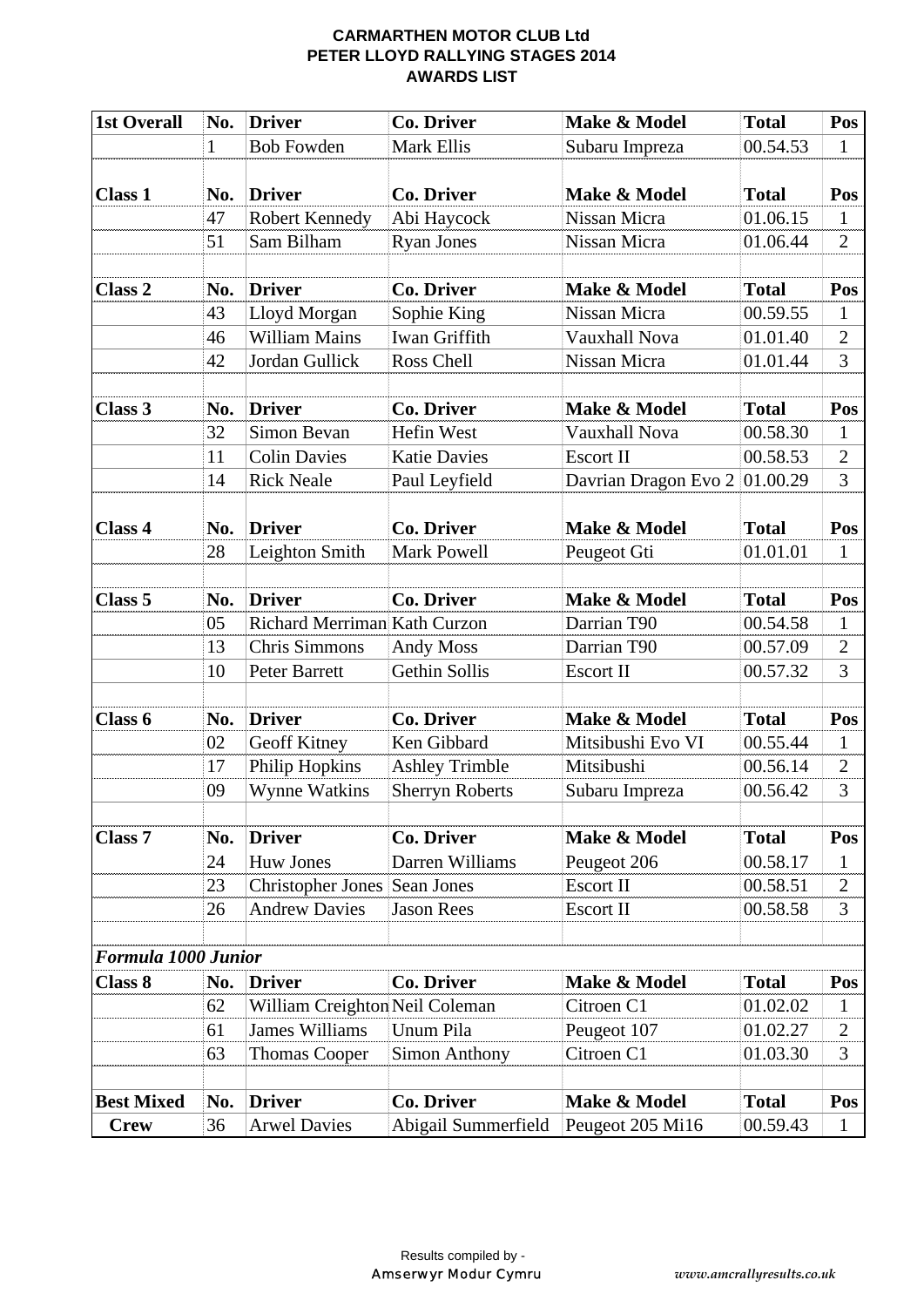# **CARMARTHEN MOTOR CLUB Ltd PETER LLOYD RALLYING STAGES 2014 FINAL RESULTS**

|                      |                          |                              |                         |                         |              |                | <b>Position Position</b> |
|----------------------|--------------------------|------------------------------|-------------------------|-------------------------|--------------|----------------|--------------------------|
| <b>Car No Driver</b> |                          | Co. Driver                   | Make & Model            | <b>Class</b>            | <b>Total</b> | Overall        | In Class                 |
| 01                   | <b>Bob Fowden</b>        | Mark Ellis                   | Subaru Impreza          | 6                       | 00.54.53     | 1              |                          |
| 05                   | Richard Merriman         | Kath Curzon                  | Darrian T90             | 5                       | 00.54.58     | $\overline{c}$ | $\mathbf{1}$             |
| 02                   | Geoff Kitney             | Ken Gibbard                  | Mitsibushi Evo VI       | 6                       | 00.55.44     | 3              | $\mathbf{1}$             |
| 17                   | Philip Hopkins           | <b>Ashley Trimble</b>        | Mitsibushi              | 6                       | 00.56.14     | $\overline{4}$ | $\overline{c}$           |
| 09                   | Wynne Watkins            | <b>Sherryn Roberts</b>       | Subaru Impreza          | 6                       | 00.56.42     | 5              | 3                        |
| 13                   | <b>Chris Simmons</b>     | Andy Moss                    | Darrian T90             | 5                       | 00.57.09     | 6              | $\overline{c}$           |
| 10                   | Peter Barrett            | Gethin Sollis                | Escort II               | 5                       | 00.57.32     | $\overline{7}$ | 3                        |
| 07                   | <b>Kevin Davies</b>      | Mark Crisp                   | Mitsibushi Evo IX       | 6                       | 00.57.56     | 8              | 4                        |
| 18                   | Simon Kemp               | Derrick Walters              | Escort                  | 6                       | 00.57.57     | 9              | 5                        |
| 22                   | Tom Barber               | Jaime Barber                 | <b>BMW</b> Compact      | 6                       | 00.57.59     | 10             | 6                        |
| 24                   | <b>Huw Jones</b>         | Darren Williams              | Peugeot 206             | $\overline{7}$          | 00.58.17     | 11             | $\mathbf{1}$             |
| 32                   | Simon Bevan              | Hefin West                   | Vauxhall Nova           | 3                       | 00.58.30     | 12             | $\mathbf{1}$             |
| 23                   | <b>Christopher Jones</b> | Sean Jones                   | Escort II               | $\overline{7}$          | 00.58.51     | 13             | $\overline{c}$           |
| 11                   | <b>Colin Davies</b>      | <b>Katie Davies</b>          | Escort II               | 3                       | 00.58.53     | 14             | $\overline{2}$           |
| 20                   | <b>Stephen Davis</b>     | Tim Samuel                   | Escort II               | 5                       | 00.58.56     | 15             | 4                        |
| 26                   | <b>Andrew Davies</b>     | Jason Rees                   | Escort II               | 7                       | 00.58.58     | 16             | 3                        |
| 36                   | <b>Arwel Davies</b>      | Abigail Summerfield          | Peugeot 205 Mi16        | 7                       | 00.59.43     | 17             | $\overline{4}$           |
| 31                   | Darren James             | <b>Gwynfor Jones</b>         | Mitsibushi Lancer EvoIV | 6                       | 00.59.48     | 18             | $\tau$                   |
| 43                   | Lloyd Morgan             | Sophie King                  | Nissan Micra            | $\overline{c}$          | 00.59.55     | 19             | $\mathbf{1}$             |
| 15                   | Nathan Jones             | Tim Murphy                   | Escort I                | 6                       | 01.00.06     | $20\,$         | 8                        |
| 33                   | Barry John               | Seyyan John                  | Subaru Impreza Sport    | 6                       | 01.00.14     | 21             | 9                        |
| 14                   | <b>Rick Neale</b>        | Paul Leyfield                | Davrian Dragon Evo 2    | 3                       | 01.00.29     | 22             | $\overline{3}$           |
| 28                   | Leighton Smith           | Mark Powell                  | Peugeot Gti             | $\overline{4}$          | 01.01.01     | 23             | $\mathbf{1}$             |
| 27                   | Thomas Lloyd             | Craig Maggs                  | Peugeot 205             | 3                       | 01.01.04     | 24             | $\overline{4}$           |
| 50                   | Neil Griffiths           | Lois Summers                 | Ford Escort             | 7                       | 01.01.08     | 25             | 5                        |
| 35                   | Ian Sutton               | <b>Alex Sutton</b>           | Toyota Corolla AE86     | 3                       | 01.01.34     | 26             | 5                        |
| 41                   | Jason Hodge              | Paul Griffiths               | Toyota Celica           | 7                       | 01.01.37     | 27             | 6                        |
| 46                   | <b>William Mains</b>     | Iwan Griffith                | Vauxhall Nova           | $\overline{c}$          | 01.01.40     | 28             | $\mathfrak{2}$           |
| 42                   | Jordan Gullick           | Ross Chell                   | Nissan Micra            | $\overline{c}$          | 01.01.44     | 29             | 3                        |
| 25                   | <b>Mark Harris</b>       | Darren Matthews              | Escort II               | 5                       | 01.02.14     | 30             | 5                        |
| 34                   | <b>Andrew Raistrick</b>  | <b>Owain Nicholas-Thomas</b> | Renault Clio Cup        | 5                       | 01.02.33     | 31             | 6                        |
| 44                   | <b>Steve Hopkins</b>     | <b>Matthew James</b>         | Vauxhall Nova           | 3                       | 01.02.49     | 32             | 6                        |
| 38                   | Ian Hoffman              | <b>Stuart Jacobs</b>         | Peugeot205 Gti          | 3                       | 01.02.56     | 33             | $\tau$                   |
| 54                   | Keegan Rees              | Daniel Reid                  | Nissan Micra            | $\overline{c}$          | 01.03.31     | 34             | $\overline{4}$           |
| 39                   | <b>Anthony King</b>      | Alison King                  | Subaru Impreza          | 6                       | 01.04.11     | 35             | 10                       |
| 52                   | Ceri Davies              | Dai Davies                   | Citroen Saxo VTS        | 7                       | 01.04.17     | 36             | $\tau$                   |
| 48                   | Gavin Marsh              | <b>Mark Thomas</b>           | Nissan Micra            | $\overline{c}$          | 01.05.10     | 37             | 5                        |
| 47                   | Robert Kennedy           | Abi Haycock                  | Nissan Micra            | $\mathbf{1}$            | 01.06.15     | 38             | $\mathbf{1}$             |
| 45                   | <b>Mathew Evans</b>      | Tom Bishop                   | Peugeot 205 XL          | $\overline{2}$          | 01.06.43     | 39             | 6                        |
| 51                   | Sam Bilham               | Ryan Jones                   | Nissan Micra            | $\mathbf{1}$            | 01.06.44     | 40             | 2                        |
| 03                   | Nigel Gibbard            | Dewi Mason                   | Darrian T90             | 5                       | Retired      |                |                          |
| 04                   | Steve O'Leary            | Ian Meakin                   | Darrian T90             | 5                       | Retired      |                |                          |
| 06                   | Tony Rees                | Alun James                   | Darrian T90 GTR         | 6                       | Retired      |                |                          |
| $08\,$               | Phil Turner              | Paul Fowden                  | Subaru Impreza          | 6                       | Retired      |                |                          |
| 12                   | Jamie Jukes              | Alan Williams                | Vauxhall Astra          | 5                       | Retired      |                |                          |
| 16                   | Carwyn "Porki" Davies    | Chris "Wil" Williams         | Escort II               | 6                       | Retired      |                |                          |
| 19                   | Christopher Stanfield    | Gethin Dafis                 | Peugeot 106 Maxi        | 3                       | Retired      |                |                          |
| $21\,$               | <b>Ben Godney</b>        | Ceri Simpson                 | Peugeot 205 Rallye      | 3                       | Retired      |                |                          |
| 29                   | Ieuan Evans              | Allana Silvestri-Jones       | Escort II               | 4                       | Retired      |                |                          |
| 30                   | Ceri Rees                | Daniel Harris                | <b>Escort III</b>       | 6                       | Retired      |                |                          |
| 37                   | Chris Mosley             | Dorian Jones                 | Davrian Dragon Mk8      | $\overline{\mathbf{c}}$ | Retired      |                |                          |
| 40                   | Mike James               | <b>Bryan Eccleston</b>       | Peugeot 205 Gti         | 4                       | Retired      |                |                          |
| 49                   | William Hill             | Jamie Vaughan                | Fiesta ST               | 5                       | Retired      |                |                          |
| 53                   | Philip Jones             | Josh Jones                   | Peugeot 205 Gti         | 3                       | Retired      |                |                          |
| 55                   | Andy Manley              | David Jones                  | Seat Ibiza              | 6                       | Retired      |                |                          |
| 56                   | Gareth Shanklin          | David Percival               | Citroen Saxo VTS        | 3                       | Retired      |                |                          |
| 57                   | Lee Eggman Plant         | Wyn Jones                    | Peugeot 205 Gti         | 3                       | Retired      |                |                          |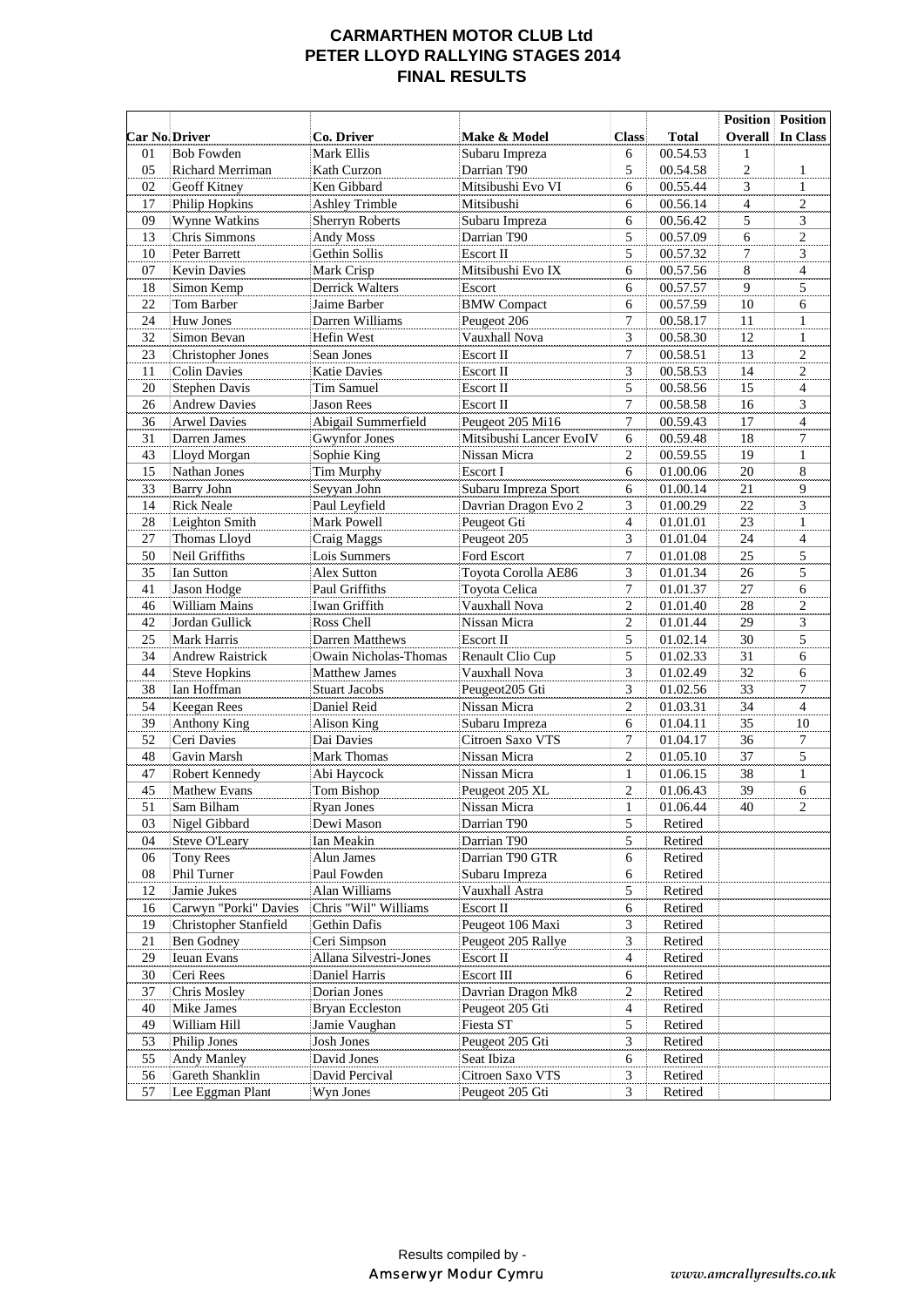# **CARMARTHEN MOTOR CLUB Ltd PETER LLOYD RALLYING JUNIOR STAGES 2014 FINAL RESULTS**

|                      |                      |                        |              |         |         |         |         |         |              | <b>Position</b> |
|----------------------|----------------------|------------------------|--------------|---------|---------|---------|---------|---------|--------------|-----------------|
| <b>Car No.Driver</b> |                      | Co. Driver             | <b>Class</b> | Stage 1 | Stage 2 | Stage 3 | Stage 4 | Stage 5 | <b>Total</b> | <b>Overall</b>  |
| 62                   | William Creighton    | Neil Colman            | 8            | 08.26   | 14.12   | 13.21   | 13.10   | 12.53   | 01.02.02     |                 |
| 61                   | James Williams       | Unum Pila              | 8            | 09.44   | 13.43   | 13.19   | 12.56   | 12.45   | 01.02.27     | 2               |
| 63                   | Thomas Cooper        | Simon Anthony          | 8            | 08.42   | 14.30   | 13.43   | 13.26   | 13.09   | 01.03.30     | 3               |
| 64                   | Charlie Barlow       | Tom Hutchings          | 8            | 08.42   | 14.29   | 13.39   | 13.32   | 13.13   | 01.03.35     | $\overline{4}$  |
| 66                   | Will Butler          | Yan Griffiths          | 8            | 08.30   | 14.41   | 13.51   | 13.36   | 13.13   | 01.03.51     | 5               |
| 69                   | Tommi Meadows        | Ian Oakev              | 8            | 08.36   | 14.43   | 13.47   | 13.41   | 13.28   | 01.04.15     | 6               |
| 71                   | <b>Mathew Davies</b> | Ian Taylor             | 8            | 08.31   | 15.14   | 13.54   | 13.38   | 13.22   | 01.04.39     | 7               |
| 70                   | William Hunt         | <b>Ian Bass</b>        | 8            | 09.07   | 15.23   | 14.43   | 14.22   | 13.51   | 01.07.26     | 8               |
| 68                   | <b>Ben Cross</b>     | Emma Morrison          | 8            | 10.00   | 15.18   | 14.37   | 14.30   | 14.19   | 01.08.44     | 9               |
| 73                   | <b>Flynn Lewis</b>   | <b>Andrew Richards</b> | 8            | 09.39   | 16.16   | 15.10   | 14.31   | 14.16   | 01.09.52     | 10              |
| 72                   | Ellie Williams       | Vince Mosely           | 8            | 09.40   | 16.09   | 15.37   | 15.11   | 14.31   | 01.11.08     | 11              |
| 65                   | Zak Hughes           | Chris Evans            | 8            | 08.31   | 18.00   | 13.57   | 13.44   | 13.40   | <b>OTL</b>   |                 |
| 67                   | Harry Williams       | Dilwyn John            | 8            | 08.52   | 00.00   | 00.00   | 00.00   | 00.00   | Retired      |                 |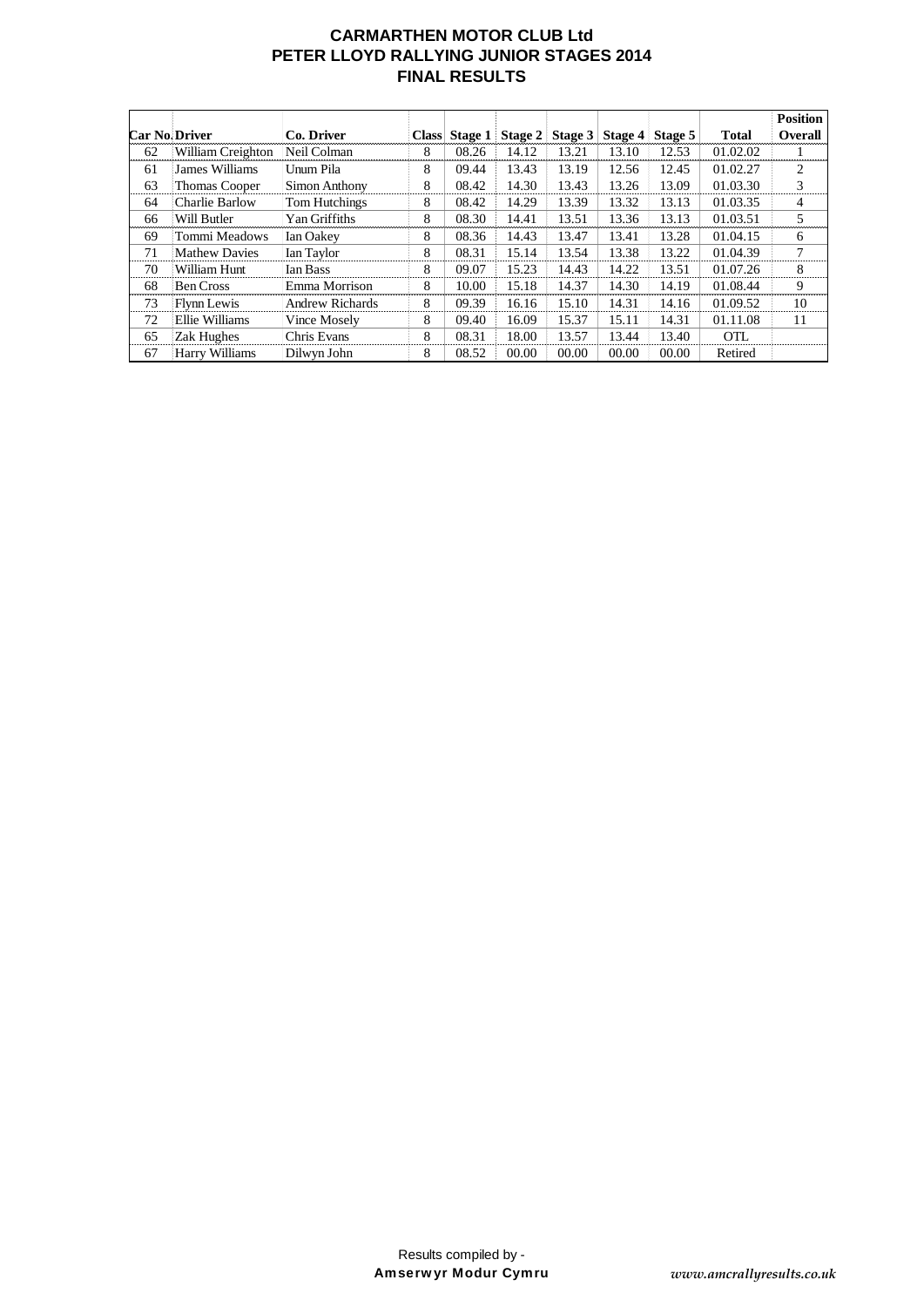## **CARMARTHEN MOTOR CLUB Ltd PETER LLOYD RALLYING STAGES 2014 RESULTS IN CAR No ORDER**

|                      |                                |                           |                             |                |                |                |                |                |                      |                  | <b>Position Position</b>     |
|----------------------|--------------------------------|---------------------------|-----------------------------|----------------|----------------|----------------|----------------|----------------|----------------------|------------------|------------------------------|
| <b>Car No.Driver</b> |                                | Co. Driver                |                             | Class Stage 1  | Stage 2        | Stage 3        | Stage 4        | Stage 5        | <b>Total</b>         |                  | <b>Overall</b> In Class      |
| 01                   | <b>Bob Fowden</b>              | Mark Ellis                | 6                           | 07.12          | 12.26          | 12.08          | 11.42          | 11.25          | 00.54.53             | 1                |                              |
| 02                   | Geoff Kitney                   | Ken Gibbard               | 6                           | 07.18          | 12.30          | 12.15          | 12.04          | 11.37          | 00.55.44             | 3                | $\mathbf{1}$                 |
| 03                   | Nigel Gibbard                  | Dewi Mason                | 5                           | 00.00          | 00.00          | 00.00          | 00.00          | 00.00          | Retired              |                  |                              |
| 04                   | <b>Steve O'Leary</b>           | Ian Meakin                | 5                           | 07.19          | 18.00          | 00.00          | 00.00          | 00.00          | Retired              |                  |                              |
| 05                   | Richard Merriman               | Kath Curzon               | 5                           | 07.10          | 12.33          | 12.04          | 11.51          | 11.20          | 00.54.58             | $\boldsymbol{2}$ | $\mathbf{1}$                 |
| 06                   | <b>Tony Rees</b>               | Alun James                | 6                           | 07.54          | 13.12          | 00.00          | 00.00          | 00.00          | Retired              |                  |                              |
| 07                   | Kevin Davies                   | Mark Crisp                | 6                           | 07.40          | 13.11          | 12.43          | 12.26          | 11.56          | 00.57.56             | 8                | 4                            |
| 08                   | Phil Turner                    | Paul Fowden               | 6                           | 07.37          | 00.00          | 00.00          | 00.00          | 00.00          | Retired              |                  |                              |
| 09                   | Wynne Watkins                  | <b>Sherryn Roberts</b>    | 6                           | 07.27          | 12.45          | 12.26          | 12.13          | 11.51          | 00.56.42             | 5                | 3                            |
| 10                   | Peter Barrett                  | Gethin Sollis             | 5                           | 07.35          | 12.59          | 12.36          | 12.22          | 12.00          | 00.57.32             | $\tau$           | 3                            |
| 11                   | <b>Colin Davies</b>            | <b>Katie Davies</b>       | $\ensuremath{\mathfrak{Z}}$ | 07.35          | 13.25          | 13.08          | 12.32          | 12.13          | 00.58.53             | 14               | $\overline{c}$               |
| 12                   | Jamie Jukes                    | Alan Williams             | 5                           | 07.22          | 12.52          | 00.00          | 00.00          | 00.00          | Retired              |                  |                              |
| 13                   | Chris Simmons                  | Andy Moss                 | 5                           | 07.31          | 13.41          | 12.24          | 12.00          | 11.33          | 00.57.09             | 6                | $\mathbf{2}$                 |
| 14                   | <b>Rick Neale</b>              | Paul Leyfield             | 3                           | 07.48          | 13.21          | 12.57          | 14.01          | 12.22          | 01.00.29             | 22               | 3                            |
| 15                   | Nathan Jones                   | Tim Murphy                | 6                           | 07.32          | 15.06          | 12.42          | 12.35          | 12.11          | 01.00.06             | 20               | 8                            |
| 16                   | Carwyn "Porki" Davies          | Chris "Wil" Williams      | 6                           | 07.38          | 13.08          | 13.01          | 12.54          | 00.00          | Retired              |                  |                              |
| 17                   | Philip Hopkins                 | <b>Ashley Trimble</b>     | 6                           | 07.33          | 12.48          | 12.15          | 11.57          | 11.41          | 00.56.14             | $\overline{4}$   | 2                            |
| 18                   | Simon Kemp                     | <b>Derrick Walters</b>    | 6                           | 07.42          | 13.24          | 12.41          | 12.18          | 11.52          | 00.57.57             | 9                | 5                            |
| 19                   | Christopher Stanfield          | Gethin Dafis              | 3                           | 07.52          | 13.14          | 12.40          | 00.00          | 00.00          | Retired              |                  |                              |
| 20                   | <b>Stephen Davis</b>           | <b>Tim Samuel</b>         | 5                           | 07.32          | 13.22          | 12.48          | 12.52          | 12.22          | 00.58.56             | 15               | $\overline{4}$               |
| 21                   | <b>Ben Godney</b>              | Ceri Simpson              | $\mathfrak{Z}$              | 07.39          | 18.00          | 17.53          | 12.41          | 00.00          | Retired              |                  |                              |
| 22                   | Tom Barber                     | Jaime Barber              | 6                           | 07.34          | 13.14          | 12.40          | 12.22          | 12.09          | 00.57.59             | 10               | 6                            |
| 23                   | <b>Christopher Jones</b>       | Sean Jones                | $\boldsymbol{7}$            | 07.44          | 13.31          | 13.01          | 12.25          | 12.10          | 00.58.51             | 13               | $\overline{c}$               |
| 24                   | Huw Jones                      | Darren Williams           | $\boldsymbol{7}$            | 07.40          | 13.14          | 12.44          | 12.25          | 12.14          | 00.58.17             | 11               | $\mathbf{1}$                 |
| 25                   | Mark Harris                    | <b>Darren Matthews</b>    | 5                           | 08.13          | 14.04          | 13.43          | 13.21          | 12.53          | 01.02.14             | 30               | 5                            |
| 26                   | <b>Andrew Davies</b>           | Jason Rees                | $\boldsymbol{7}$            | 07.43          | 13.51          | 12.45          | 12.26          | 12.13          | 00.58.58             | 16               | 3                            |
| 27                   | Thomas Lloyd                   | Craig Maggs               | 3                           | 08.17          | 13.25          | 14.00          | 12.48          | 12.34          | 01.01.04             | $\overline{24}$  | $\overline{\mathcal{L}}$     |
| 28                   | Leighton Smith                 | Mark Powell               | $\overline{4}$              | 08.04          | 13.44          | 13.21          | 13.10          | 12.42          | 01.01.01             | 23               | $\mathbf{1}$                 |
| 29                   | Ieuan Evans                    | Allana Silvestri-Jones    | $\overline{4}$              | 07.35          | 13.26          | 00.00          | 00.00          | 00.00          | Retired              |                  |                              |
| 30                   | Ceri Rees                      | Daniel Harris             | 6                           | 08.25          | 14.39          | 13.39          | 00.00          | 00.00          | Retired              |                  |                              |
| 31                   | Darren James                   | <b>Gwynfor Jones</b>      | $\sqrt{6}$                  | 08.01          | 13.25          | 13.03          | 12.53          | 12.26          | 00.59.48             | 18               | $\tau$                       |
| 32                   | Simon Bevan                    | Hefin West                | $\mathfrak{Z}$              | 07.30          | 13.50          | 12.36          | 12.26          | 12.08          | 00.58.30             | 12               | $\mathbf{1}$                 |
| 33                   | <b>Barry John</b>              | Seyyan John               | 6                           | 08.08          | 13.40          | 13.04          | 12.51          | 12.31          | 01.00.14             | 21               | 9                            |
| 34                   | <b>Andrew Raistrick</b>        | Owain Nicholas-Thomas     | 5                           | 08.11          | 14.56          | 13.29          | 13.10          | 12.47          | 01.02.33             | 31               | 6                            |
| 35                   | <b>Ian Sutton</b>              | Alex Sutton               | 3                           | 09.34          | 13.48          | 13.05          | 12.46          | 12.21          | 01.01.34             | 26               | 5                            |
| 36                   | <b>Arwel Davies</b>            | Abigail Summerfield       | $\tau$                      | 08.03          | 13.28          | 12.57          | 12.48          | 12.27          | 00.59.43             | 17               | $\overline{4}$               |
| 37                   | Chris Mosley                   | Dorian Jones              | $\sqrt{2}$                  | 07.42          | 13.52          | 13.16          | 00.00          | 00.00          | Retired              |                  |                              |
| 38                   | Ian Hoffman                    | <b>Stuart Jacobs</b>      | $\mathfrak{Z}$              | 08.10          | 14.28          | 14.03          | 13.12          | 13.03          | 01.02.56             | 33               | $\tau$                       |
| 39                   | Anthony King                   | <b>Alison King</b>        | 6                           | 09.01          | 14.26          | 13.39          | 13.56          | 13.09          | 01.04.11             | 35               | 10                           |
| 40                   | Mike James                     | <b>Bryan Eccleston</b>    | 4                           | 08.00          | 13.47          | 00.00          | 00.00          | 00.00          | Retired              |                  |                              |
| 41                   | Jason Hodge                    | Paul Griffiths            | $\tau$                      | 07.57          | 14.20          | 13.28          | 13.03          | 12.49          | 01.01.37             | 27               | 6                            |
| 42<br>43             | Jordan Gullick<br>Lloyd Morgan | Ross Chell<br>Sophie King | $\sqrt{2}$<br>$\sqrt{2}$    | 08.33<br>08.06 | 14.00<br>13.32 | 13.20<br>12.59 | 13.02<br>12.49 | 12.49<br>12.29 | 01.01.44<br>00.59.55 | 29<br>19         | 3                            |
| 44                   | <b>Steve Hopkins</b>           | Matthew James             | $\ensuremath{\mathfrak{Z}}$ | 08.20          | 14.04          | 13.43          | 13.37          | 13.05          | 01.02.49             | 32               | $\mathbf{1}$                 |
| 45                   | Mathew Evans                   | Tom Bishop                | $\sqrt{2}$                  | 08.48          | 14.52          | 14.20          |                | 14.37          |                      | 39               | 6                            |
| 46                   | William Mains                  | Iwan Griffith             | $\sqrt{2}$                  | 07.59          | 14.24          | 13.27          | 14.06<br>13.15 | 12.35          | 01.06.43<br>01.01.40 | $28\,$           | 6<br>$\overline{\mathbf{c}}$ |
| 47                   | Robert Kennedy                 | Abi Haycock               | $\mathbf{1}$                | 08.59          | 15.20          | 14.16          | 13.59          | 13.41          | 01.06.15             | 38               | $\mathbf{1}$                 |
| 48                   | Gavin Marsh                    | Mark Thomas               | $\sqrt{2}$                  | 08.34          | 17.21          | 13.18          | 13.07          | 12.50          | 01.05.10             | $\overline{37}$  | 5                            |
| 49                   | William Hill                   | Jamie Vaughan             | $\mathfrak s$               | 07.52          | 00.00          | 00.00          | 00.00          | 00.00          | Retired              |                  |                              |
| 50                   | Neil Griffiths                 | Lois Summers              | 7                           | 08.00          | 14.14          | 13.13          | 12.56          | 12.45          | 01.01.08             | 25               | 5                            |
| 51                   | Sam Bilham                     | <b>Ryan Jones</b>         | $\mathbf{1}$                | 09.19          | 14.35          | 14.54          | 14.15          | 13.41          | 01.06.44             | $40\,$           | $\overline{c}$               |
| 52                   | Ceri Davies                    | Dai Davies                | $\tau$                      | 08.12          | 14.20          | 13.40          | 14.04          | 14.01          | 01.04.17             | 36               | 7                            |
| 53                   | Philip Jones                   | Josh Jones                | $\mathfrak{Z}$              | 08.54          | 13.58          | 13.28          | 00.00          | 00.00          | Retired              |                  |                              |
| 54                   | Keegan Rees                    | Daniel Reid               | $\sqrt{2}$                  | 08.37          | 14.14          | 13.39          | 13.38          | 13.23          | 01.03.31             | 34               | $\overline{4}$               |
| 55                   | Andy Manley                    | David Jones               | 6                           | 08.34          | 14.23          | 00.00          | 00.00          | 00.00          | Retired              |                  |                              |
| 56                   | Gareth Shanklin                | David Percival            | $\ensuremath{\mathfrak{Z}}$ | 08.39          | 14.15          | 00.00          | 00.00          | 00.00          | Retired              |                  |                              |
| 57                   | Lee Eggman Plant               | Wyn Jones                 | 3                           | 08.58          | 15.11          | 14.29          | 00.00          | 00.00          | Retired              |                  |                              |
|                      |                                |                           |                             |                |                |                |                |                |                      |                  |                              |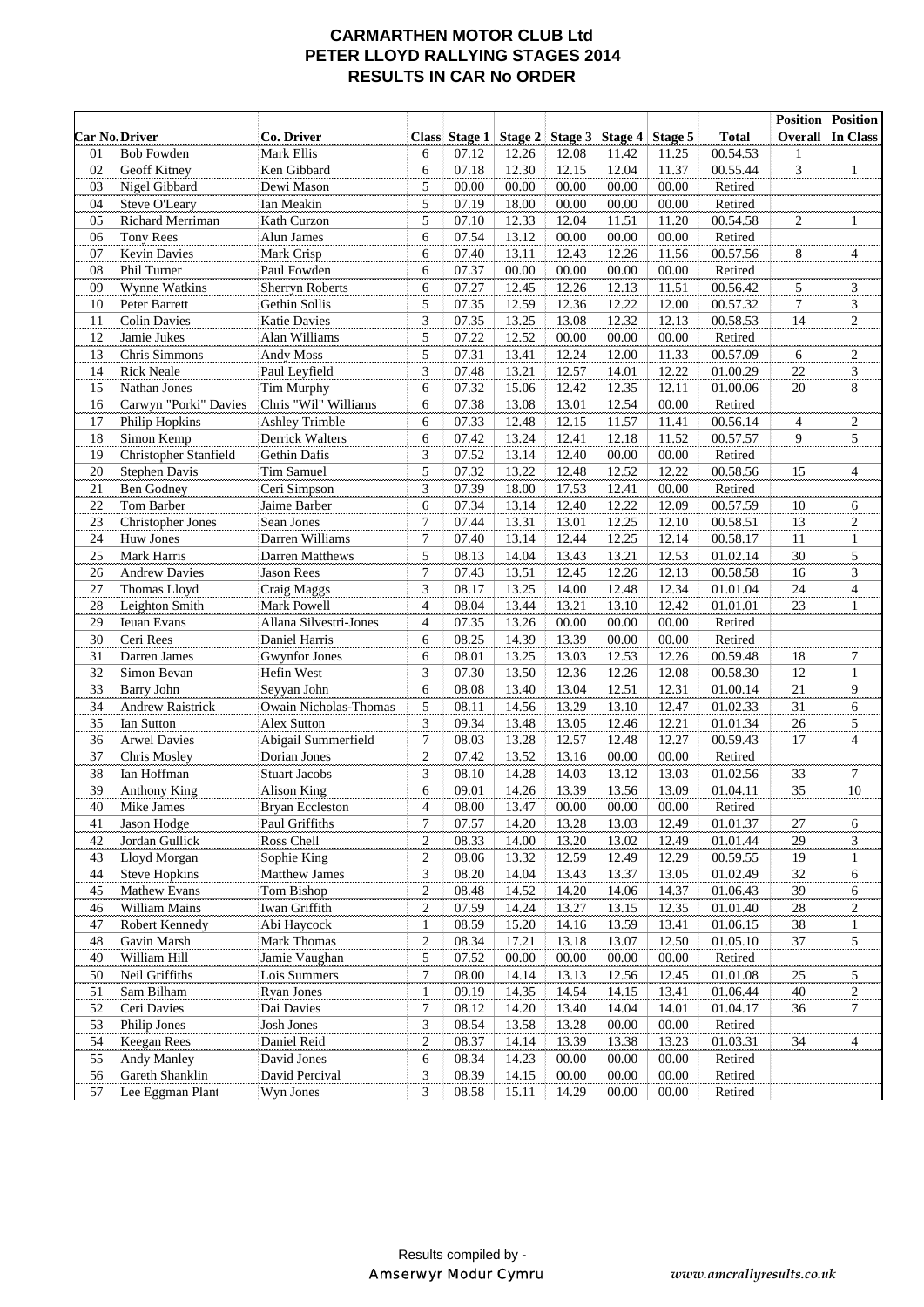## **CARMARTHEN MOTOR CLUB Ltd PETER LLOYD RALLYING STAGES 2014 RESULTS IN CLASS ORDER**

|                       |                                    |                                      |                      |                  |              | <b>Position</b> | <b>Position In</b>       |
|-----------------------|------------------------------------|--------------------------------------|----------------------|------------------|--------------|-----------------|--------------------------|
| <b>Car No. Driver</b> |                                    | Co. Driver                           | Make & Model         | <b>Class</b>     | <b>Total</b> | <b>Overall</b>  | <b>Class</b>             |
| 47                    | <b>Robert Kennedy</b>              | Abi Haycock                          | Nissan Micra         | 1                | 01.06.15     | 38              | $\mathbf{1}$             |
| 51                    | Sam Bilham                         | <b>Ryan Jones</b>                    | Nissan Micra         | 1                | 01.06.44     | 40              | $\overline{2}$           |
|                       |                                    |                                      |                      |                  |              |                 |                          |
|                       |                                    |                                      |                      |                  |              | <b>Position</b> | <b>Position In</b>       |
| Car No. Driver        |                                    | Co. Driver                           | Make & Model         | <b>Class</b>     | <b>Total</b> | <b>Overall</b>  | <b>Class</b>             |
| 43                    | Lloyd Morgan                       | Sophie King                          | Nissan Micra         | $\boldsymbol{2}$ | 00.59.55     | 19              | 1                        |
| 46                    | William Mains                      | Iwan Griffith                        | Vauxhall Nova        | $\overline{c}$   | 01.01.40     | 28              | $\overline{c}$           |
| 42                    | Jordan Gullick                     | Ross Chell                           | Nissan Micra         | $\overline{2}$   | 01.01.44     | 29              | 3                        |
| 54                    | Keegan Rees                        | Daniel Reid                          | Nissan Micra         | $\overline{c}$   | 01.03.31     | $\overline{34}$ | $\overline{4}$           |
| 48                    | Gavin Marsh                        | Mark Thomas                          | Nissan Micra         | $\mathfrak{2}$   | 01.05.10     | 37              | $\overline{5}$           |
| 45                    | Mathew Evans                       | Tom Bishop                           | Peugeot 205 XL       | $\sqrt{2}$       | 01.06.43     | 39              | 6                        |
| 37                    | Chris Mosley                       | Dorian Jones                         | Davrian Dragon Mk8   | $\overline{2}$   | Retired      |                 |                          |
|                       |                                    |                                      |                      |                  |              |                 |                          |
|                       |                                    |                                      |                      |                  |              | <b>Position</b> | <b>Position In</b>       |
| Car No. Driver        |                                    | Co. Driver                           | Make & Model         | <b>Class</b>     | <b>Total</b> | Overall         | <b>Class</b>             |
| 32                    | Simon Bevan                        | Hefin West                           | Vauxhall Nova        | 3                | 00.58.30     | 12              | 1                        |
| 11                    | <b>Colin Davies</b>                | <b>Katie Davies</b>                  | Escort II            | 3                | 00.58.53     | 14              | $\overline{c}$           |
| 14                    | <b>Rick Neale</b>                  | Paul Leyfield                        | Davrian Dragon Evo 2 | 3                | 01.00.29     | $\overline{22}$ | 3                        |
| 27                    | Thomas Lloyd                       | Craig Maggs                          | Peugeot 205          | 3                | 01.01.04     | 24              | $\overline{\mathcal{L}}$ |
| 35                    | <b>Ian Sutton</b>                  | <b>Alex Sutton</b>                   | Toyota Corolla AE86  | 3                | 01.01.34     | $\overline{26}$ | $\overline{5}$           |
| 44                    | <b>Steve Hopkins</b>               | Matthew James                        | Vauxhall Nova        | 3                | 01.02.49     | 32              | 6                        |
| 38                    | Ian Hoffman                        | <b>Stuart Jacobs</b>                 | Peugeot205 Gti       | 3                | 01.02.56     | 33              | $\overline{7}$           |
| 19                    | Christopher Stanfield Gethin Dafis |                                      | Peugeot 106 Maxi     | 3                | Retired      |                 |                          |
| 21                    | <b>Ben Godney</b>                  | Ceri Simpson                         | Peugeot 205 Rallye   | 3                | Retired      |                 |                          |
| 53                    | <b>Philip Jones</b>                | <b>Josh Jones</b>                    | Peugeot 205 Gti      | 3                | Retired      |                 |                          |
| 56                    | Gareth Shanklin                    | David Percival                       | Citroen Saxo VTS     | 3                | Retired      |                 |                          |
| 57                    | Lee Eggman Plant                   | Wyn Jones                            | Peugeot 205 Gti      | 3                | Retired      |                 |                          |
|                       |                                    |                                      |                      |                  |              |                 |                          |
|                       |                                    |                                      |                      |                  |              | <b>Position</b> | <b>Position In</b>       |
| Car No. Driver        |                                    | Co. Driver                           | Make & Model         | <b>Class</b>     | <b>Total</b> | Overall         | <b>Class</b>             |
| 28                    | Leighton Smith                     | Mark Powell                          | Peugeot Gti          | 4                | 01.01.01     | 23              | 1                        |
| 29                    | Ieuan Evans                        | Allana Silvestri-Jones               | Escort II            | $\overline{4}$   | Retired      |                 |                          |
| 40                    | Mike James                         | <b>Bryan Eccleston</b>               | Peugeot 205 Gti      | $\overline{4}$   | Retired      |                 |                          |
|                       |                                    |                                      |                      |                  |              |                 |                          |
|                       |                                    |                                      |                      |                  |              | <b>Position</b> | <b>Position In</b>       |
| Car No. Driver        |                                    | Co. Driver                           | Make & Model         | <b>Class</b>     | <b>Total</b> | Overall         | <b>Class</b>             |
| 05                    | Richard Merriman                   | Kath Curzon                          | Darrian T90          | 5                | 00.54.58     | $\overline{c}$  | $\mathbf{1}$             |
| 13                    | Chris Simmons                      | Andy Moss                            | Darrian T90          | 5                | 00.57.09     | 6               | $\overline{c}$           |
| 10                    | Peter Barrett                      | Gethin Sollis                        | Escort II            | 5                | 00.57.32     | $\overline{7}$  | $\overline{\mathbf{3}}$  |
| 20                    | <b>Stephen Davis</b>               | <b>Tim Samuel</b>                    | Escort II            | 5                | 00.58.56     | $\overline{15}$ | $\overline{4}$           |
| 25                    | Mark Harris                        | Darren Matthews                      | Escort II            | 5                | 01.02.14     | 30              | 5                        |
| 34                    | <b>Andrew Raistrick</b>            | Owain Nicholas-Thom Renault Clio Cup |                      | 5                | 01.02.33     | 31              | 6                        |
| 03                    | Nigel Gibbard                      | Dewi Mason                           | Darrian T90          | 5                | Retired      |                 |                          |
| 04                    | Steve O'Leary                      | Ian Meakin                           | Darrian T90          | $\overline{5}$   | Retired      |                 |                          |
| 12                    | Jamie Jukes                        | Alan Williams                        | Vauxhall Astra       | 5                | Retired      |                 |                          |
| 49                    | William Hil                        | Jamie Vaughan                        | Fiesta ST            | 5                | Retired      |                 |                          |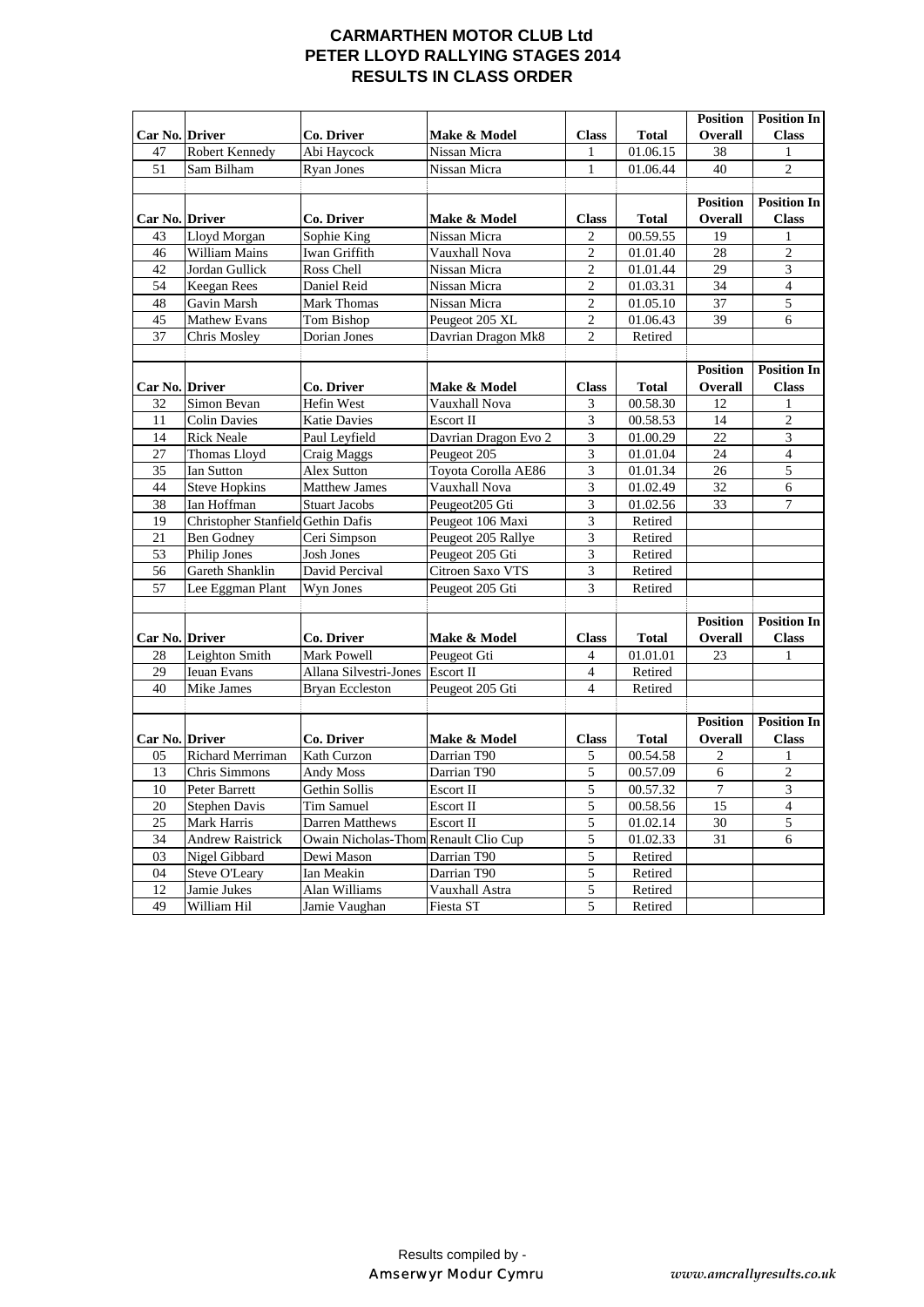# **CARMARTHEN MOTOR CLUB Ltd PETER LLOYD RALLYING STAGES 2014 RESULTS IN CLASS ORDER**

|                |                          |                                         |                         |                  |              | <b>Position</b>  | <b>Position In</b> |
|----------------|--------------------------|-----------------------------------------|-------------------------|------------------|--------------|------------------|--------------------|
| Car No. Driver |                          | Co. Driver                              | Make & Model            | <b>Class</b>     | <b>Total</b> | <b>Overall</b>   | <b>Class</b>       |
| 01             | <b>Bob Fowden</b>        | Mark Ellis                              | Subaru Impreza          | 6                | 00.54.53     | 1                |                    |
| 02             | <b>Geoff Kitney</b>      | Ken Gibbard                             | Mitsibushi Evo VI       | 6                | 00.55.44     | 3                | 1                  |
| 17             | <b>Philip Hopkins</b>    | <b>Ashley Trimble</b>                   | Mitsibushi              | 6                | 00.56.14     | 4                | $\boldsymbol{2}$   |
| 09             | <b>Wynne Watkins</b>     | <b>Sherryn Roberts</b>                  | Subaru Impreza          | 6                | 00.56.42     | 5                | 3                  |
| 07             | <b>Kevin Davies</b>      | Mark Crisp                              | Mitsibushi Evo IX       | 6                | 00.57.56     | 8                | $\overline{4}$     |
| 18             | Simon Kemp               | <b>Derrick Walters</b>                  | Escort                  | 6                | 00.57.57     | 9                | 5                  |
| 22             | Tom Barber               | Jaime Barber                            | <b>BMW</b> Compact      | 6                | 00.57.59     | 10               | 6                  |
| 31             | Darren James             | <b>Gwynfor Jones</b>                    | Mitsibushi Lancer EvoIV | 6                | 00.59.48     | 18               | 7                  |
| 15             | <b>Nathan Jones</b>      | Tim Murphy                              | Escort I                | 6                | 01.00.06     | $\overline{20}$  | 8                  |
| 33             | <b>Barry John</b>        | Seyyan John                             | Subaru Impreza Sport    | 6                | 01.00.14     | $\overline{21}$  | 9                  |
| 39             | <b>Anthony King</b>      | Alison King                             | Subaru Impreza          | 6                | 01.04.11     | 35               | 10                 |
| 06             | <b>Tony Rees</b>         | Alun James                              | Darrian T90 GTR         | 6                | Retired      |                  |                    |
| 08             | Phil Turner              | Paul Fowden                             | Subaru Impreza          | 6                | Retired      |                  |                    |
| 16             |                          | Carwyn "Porki" Dav Chris "Wil" Williams | Escort II               | 6                | Retired      |                  |                    |
| 30             | Ceri Rees                | Daniel Harris                           | <b>Escort III</b>       | 6                | Retired      |                  |                    |
| 55             | Andy Manley              | David Jones                             | Seat Ibiza              | 6                | Retired      |                  |                    |
|                |                          |                                         |                         |                  |              |                  |                    |
|                |                          |                                         |                         |                  |              | <b>Position</b>  | <b>Position In</b> |
| Car No. Driver |                          | Co. Driver                              | Make & Model            | <b>Class</b>     | <b>Total</b> | <b>Overall</b>   | <b>Class</b>       |
| 24             | <b>Huw Jones</b>         | Darren Williams                         | Peugeot 206             | 7                | 00.58.17     | 11               | $\mathbf{1}$       |
| 23             | <b>Christopher Jones</b> | Sean Jones                              | Escort II               | $\overline{7}$   | 00.58.51     | 13               | $\overline{c}$     |
| 26             | <b>Andrew Davies</b>     | <b>Jason Rees</b>                       | Escort II               | $\overline{7}$   | 00.58.58     | 16               | 3                  |
| 36             | <b>Arwel Davies</b>      | Abigail Summerfield                     | Peugeot 205 Mi16        | $\overline{7}$   | 00.59.43     | 17               | $\overline{4}$     |
| 50             | Neil Griffiths           | Lois Summers                            | Ford Escort             | $\tau$           | 01.01.08     | 25               | 5                  |
| 41             | Jason Hodge              | Paul Griffiths                          | Toyota Celica           | $\boldsymbol{7}$ | 01.01.37     | 27               | 6                  |
| 52             | Ceri Davies              | Dai Davies                              | Citroen Saxo VTS        | 7                | 01.04.17     | 36               | 7                  |
|                |                          |                                         |                         |                  |              |                  |                    |
|                |                          |                                         |                         |                  |              | <b>Position</b>  | <b>Position In</b> |
| Car No. Driver |                          | Co. Driver                              | Make & Model            | <b>Class</b>     | <b>Total</b> | Overall          | <b>Class</b>       |
| 62             | William Creighton        | Neil Colman                             | Citroen <sub>C1</sub>   | 8                | 01.02.02     | $\mathbf{1}$     |                    |
| 61             | James Williams           | Unum Pila                               | Peugeot 107             | 8                | 01.02.27     | $\mathfrak{2}$   | $\mathbf{1}$       |
| 63             | <b>Thomas Cooper</b>     | <b>Simon Anthony</b>                    | Citroen <sub>C1</sub>   | 8                | 01.03.30     | 3                | $\overline{c}$     |
| 64             | Charlie Barlow           | Tom Hutchings                           | Nissan Micra            | 8                | 01.03.35     | $\overline{4}$   | 3                  |
| 66             | Will Butler              | Yan Griffiths                           | Peugeot 107             | 8                | 01.03.51     | 5                | $\overline{4}$     |
| 69             | Tommi Meadows            | <b>Ian Oakey</b>                        | Nissan Micra            | 8                | 01.04.15     | 6                | 5                  |
| 71             | <b>Mathew Davies</b>     | Ian Taylor                              | Peugeot 107             | 8                | 01.04.39     | $\boldsymbol{7}$ | 6                  |
| 70             | William Hunt             | Ian Bass                                | Citroen <sub>C1</sub>   | 8                | 01.07.26     | 8                | $\overline{7}$     |
| 68             | <b>Ben Cross</b>         | Emma Morrison                           | Toyota Yaris            | 8                | 01.08.44     | 9                | 8                  |
| 73             | <b>Flynn Lewis</b>       | <b>Andrew Richards</b>                  | Peugeot 107             | 8                | 01.09.52     | $\overline{10}$  | 9                  |
| 72             | Ellie Williams           | Vince Mosely                            | Nissan Micra            | 8                | 01.11.08     | 11               | 10                 |
| 65             | Zak Hughes               | Chris Evans                             | Citroen <sub>C1</sub>   | 8                | <b>OTL</b>   |                  |                    |
| 67             | Harry Williams           | Dilwyn John                             | Citroen <sub>C1</sub>   | 8                | Retired      |                  |                    |
|                |                          |                                         |                         |                  |              |                  |                    |